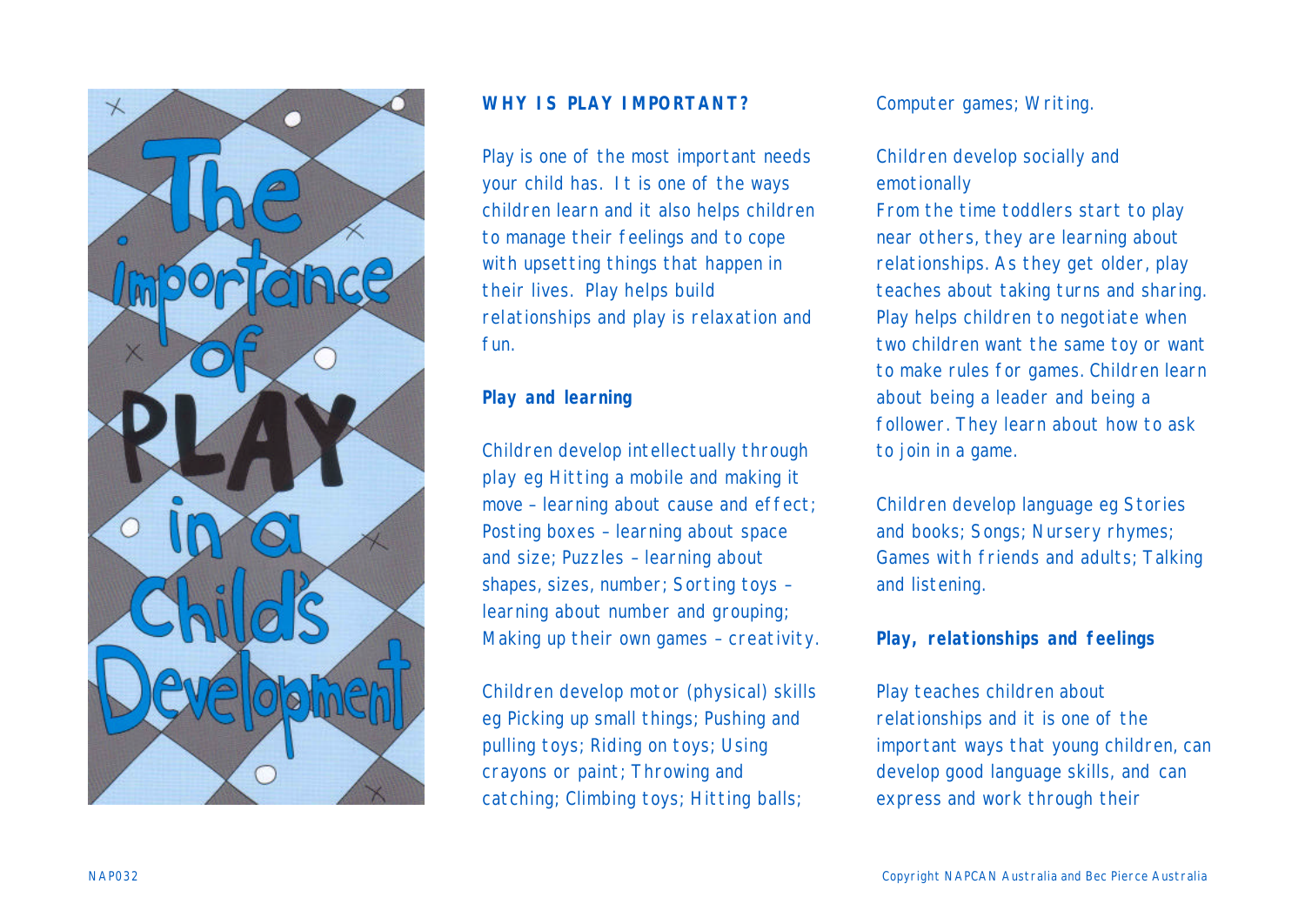## feelings.

- Play is the language of very young children. Their play can show you how they are feeling eg aggressive play can reflect frustration or distress.
- By playing out situations that have been stressful, through dolls or puppets, mud, paint and water, children can express their feelings. They will often repeat their play until they feel better.
- Doll and puppet play can also help children to deal with expected events eg starting school, going to hospital. The puppets or dolls can play through what is going to happen and help the child be more prepared.
- Dressing up or pretending to be someone powerful (teacher, policeman) can increase feelings of esteem and confidence.
- Playing games of skill helps children to learn to control their impulses and wait for success
- School age children learn about

making rules to get on well with others.

• The beginnings of friendships are often built around playing with others.

### **HOW TO PLAY WITH CHILDREN**

Here are some of the best ways to play with children.

- Follow the child's lead but make sure the game is safe, don't allow it to get out of control.
- Some children enjoy rough play and find it hard to stop. Encourage children to calm down by lying still and breathing calmly.
- Let the child make the rules.
- Listen but don't tell what to do.
- Talk about what the child is doing and encourage eg "It looks like the spaceman wants to rule the world. What are the people going to do?"
- Allow plenty of time.
- Allow for experimenting and

mistakes.

- Don't compete with your children; this can discourage them from wanting to play with you.
- Appreciate and encourage your child's effort eg display their works of art.

Learning to play works best when children chose how they play. Sometimes parents worry that boys have fun dressing up in girl's clothes – children need to mimic and try out the roles of girls and boys, mums and dads. This is a very normal stage of their development.

# **PLAY IDEAS FOR PARENTS**

The most important play for young children is play with parents and there should be some time for this every day! Here are some suggestions.

- Talking, singing, cuddling, rocking or reading to your baby.
- Read stories and nursery rhymes a